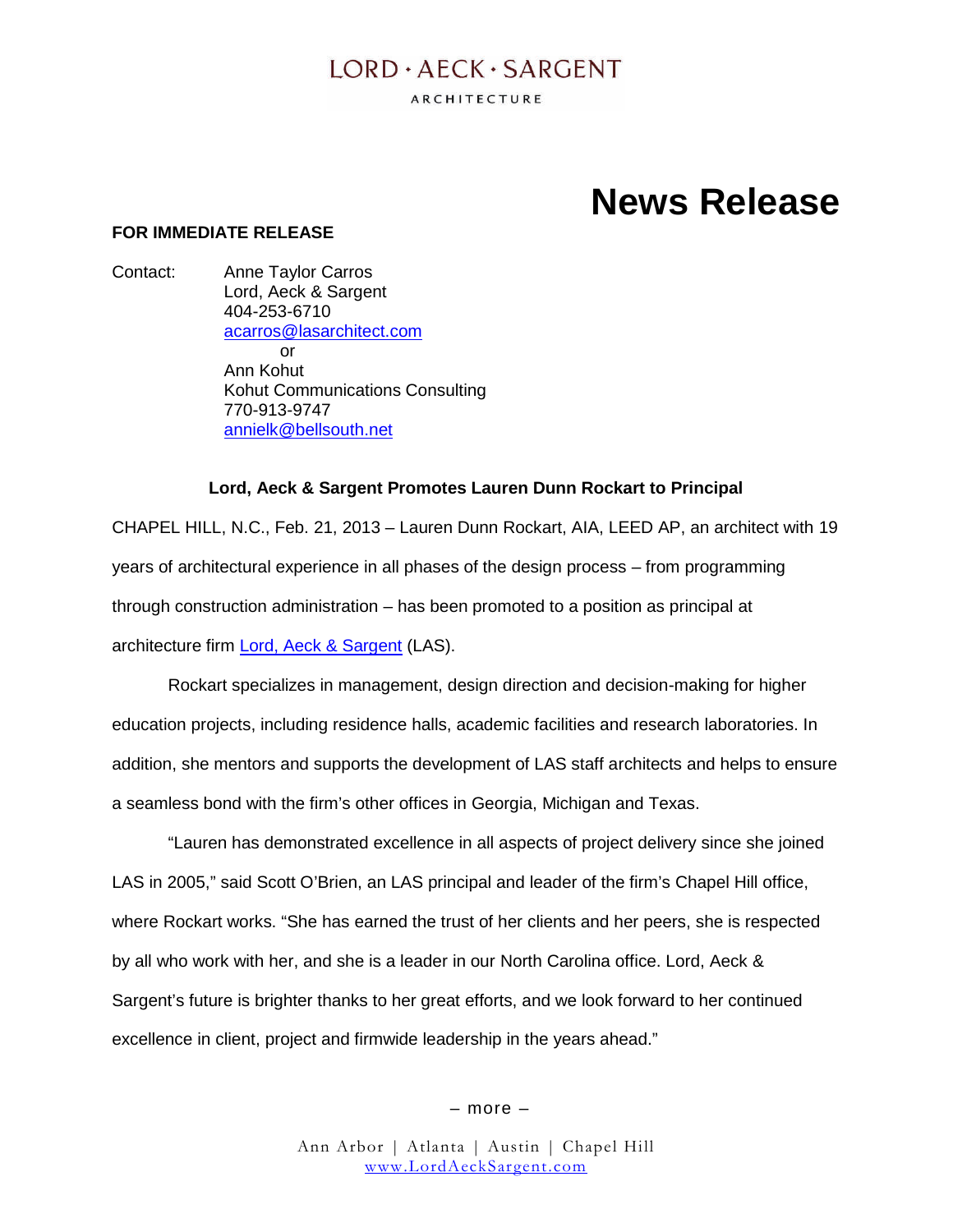Rockart has played major roles on many Chapel Hill office projects, among them:

- Two LEED silver-certified facilities at the world renowned Duke Lemur Center at Duke University;
- The LEED gold-certified Chidley North Residence Hall at North Carolina Central University; and
- Numerous renovations to the Mary Ellen Jones Building, a 220,000-square-foot, 11 story research laboratory facility at the University of North Carolina (UNC) at Chapel Hill.

Among her current projects are:

- UNC Greensboro's Spartan Village Housing, Phase 1, a new mixed-use student housing development, which creates a new "front door" for the campus;
- The comprehensive renovation of Duke University's Paul M. Gross Hall to accommodate academic and collaboration spaces for interdisciplinary initiatives; and
- The Applied Propulsion and Power Laboratory at the Virginia Tech Corporate Research Center, a new research building that will house a variety of combustion and engine research projects.

Rockart earned her master's degree in architecture from Harvard University's Graduate School of Design and her bachelor of arts degree in architecture (magna cum laude) from Princeton University.

Rockart is a member of the American Institute of Architects and the Society for College and University Planning, for which she made a 2012 presentation on the UNC Greensboro's Spartan Village project. She has written articles for publications such as *ALN* magazine, and her work has appeared in magazines such as *Architectural Record, Lab Manager Magazine,*